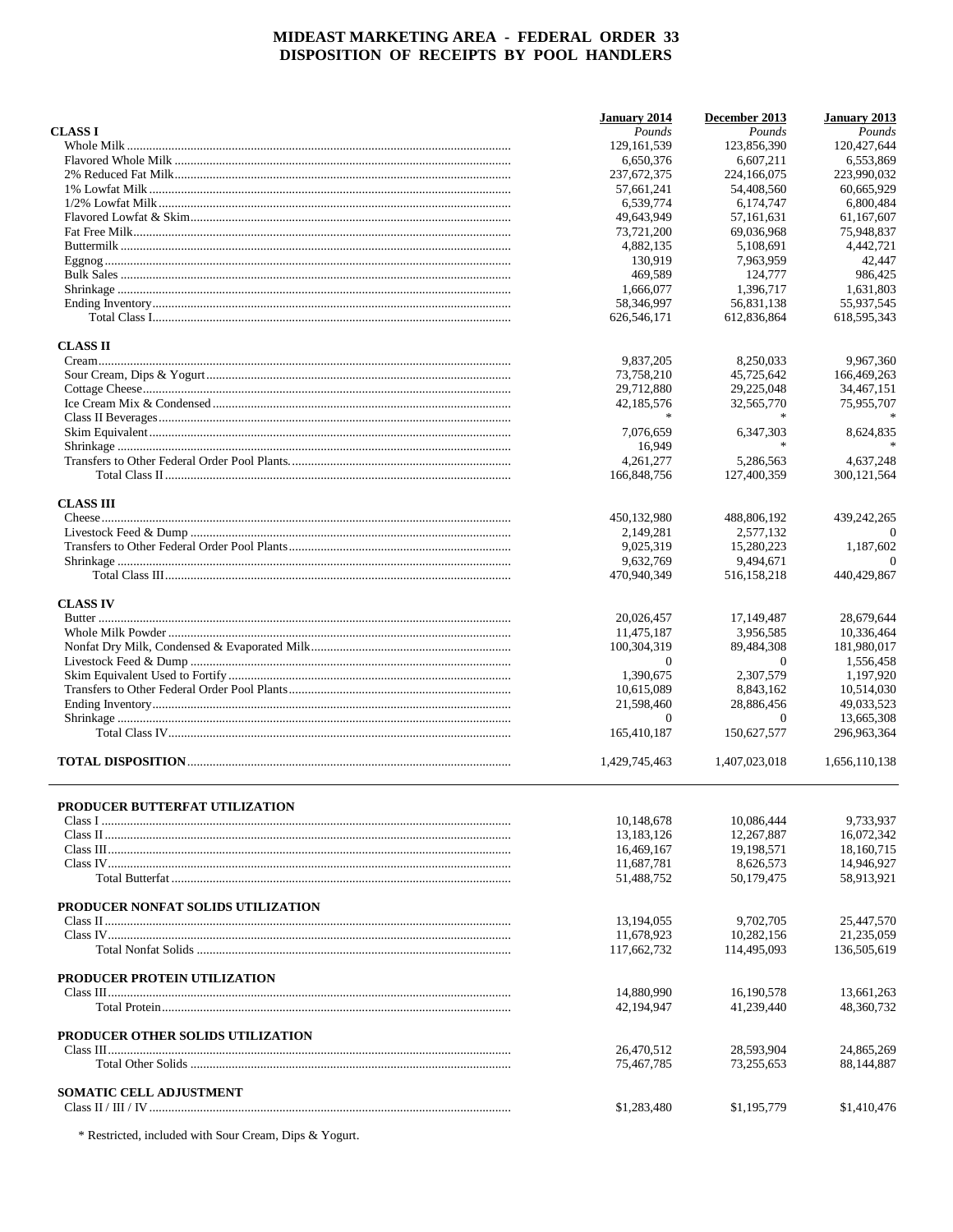|                                    | February 2014            | January 2014             | February 2013            |
|------------------------------------|--------------------------|--------------------------|--------------------------|
| <b>CLASS I</b>                     | Pounds                   | Pounds                   | Pounds                   |
|                                    | 110.580.138              | 129.161.539              | 108.418.724              |
|                                    | 6.333.292                | 6.650.376                | 6,399,714                |
|                                    | 201, 182, 651            | 237, 672, 375            | 201,017,672              |
|                                    | 51,916,269               | 57,661,241               | 54,439,613               |
|                                    | 5,506,123                | 6,539,774                | 6.139.403                |
|                                    | 55,615,118               | 49,643,949               | 60,513,018               |
|                                    | 62,831,274               | 73,721,200               | 68,207,906               |
|                                    | 4,270,359                | 4,882,135                | 4,139,650                |
|                                    | $\frac{1}{2}$            | 130.919                  | $\frac{1}{2}$            |
|                                    | 1.780.995                | 469,589                  | 1,879,756                |
|                                    | 1,672,407                | 1,666,077                | 1,263,192                |
|                                    | 60,445,364               | 58.346.997               | 55,309,494               |
|                                    | 562,133,990              | 626,546,171              | 567,728,142              |
| <b>CLASS II</b>                    |                          |                          |                          |
|                                    | 8,727,090                | 9,837,205                | 8,423,311                |
|                                    | 99,339,581               | 73,758,210               | 108,093,892              |
|                                    | 29,039,142               | 29,712,880               | 31,110,293               |
|                                    | 69,062,216               | 42,185,576               | 58,964,984               |
|                                    | **                       | $**$                     |                          |
|                                    | 6,968,177                | 7.076.659                | 8,465,046                |
|                                    | **                       | 16,949                   | 623,696                  |
|                                    | 4,967,118                | 4.261.277                | 4,185,284                |
|                                    | 218, 103, 324            | 166,848,756              | 219,866,506              |
| <b>CLASS III</b>                   |                          |                          |                          |
|                                    | 400,392,168              | 450,132,980              | 416,899,239              |
|                                    | 1,976,728                | 2,149,281                | 1,236,144                |
|                                    | 4,249,445                | 9,025,319                | 1,241,842                |
|                                    | 8,150,848                | 9,632,769                | 10,973,627               |
|                                    | 414,769,189              | 470,940,349              | 430,350,852              |
| <b>CLASS IV</b>                    |                          |                          |                          |
|                                    | 19,008,804               | 20,026,457               | 27,648,423               |
|                                    | 9,216,484                | 11,475,187               | 8,506,895                |
|                                    | 141,730,415              | 100,304,319              | 193,179,400              |
|                                    | 1,356,679                | 1,390,675                | 1,085,187                |
|                                    | 12,763,871               | 10,615,089               | 8,456,177                |
|                                    | 22,468,853               | 21,598,460               | 34,251,676               |
|                                    | 206, 545, 106            | 165,410,187              | 273, 127, 758            |
|                                    | 1,401,551,609            | 1,429,745,463            | 1,491,073,258            |
|                                    |                          |                          |                          |
| PRODUCER BUTTERFAT UTILIZATION     |                          |                          |                          |
|                                    | 8,895,909                | 10,148,678               | 8,817,425                |
|                                    | 13,031,001               | 13, 183, 126             | 13,448,263               |
|                                    | 15,128,610               | 16.469.167               | 17,356,706               |
|                                    | 13,039,182<br>50,094,702 | 11,687,781<br>51,488,752 | 12,869,642<br>52,492,036 |
|                                    |                          |                          |                          |
| PRODUCER NONFAT SOLIDS UTILIZATION |                          |                          |                          |
|                                    | 18, 181, 607             | 13,194,055               | 17,688,782               |
|                                    | 15,405,268               | 11,678,923               | 20,121,482               |
|                                    | 115,293,436              | 117,662,732              | 121,542,545              |
| PRODUCER PROTEIN UTILIZATION       |                          |                          |                          |
|                                    | 12,950,326               | 14,880,990               | 13,309,751               |
|                                    | 41,221,360               | 42,194,947               | 43,086,910               |
| PRODUCER OTHER SOLIDS UTILIZATION  |                          |                          |                          |
|                                    | 23, 247, 382             | 26,470,512               | 24, 233, 476             |
|                                    | 74,072,076               | 75,467,785               | 78,455,635               |
|                                    |                          |                          |                          |
| <b>SOMATIC CELL ADJUSTMENT</b>     | \$1,370,327              | \$1,283,480              | \$1,167,134              |
|                                    |                          |                          |                          |

 $^\ast$  Restricted, included with 2% Reduced Fat Milk.  $^{\ast\ast}$  Restricted, included with Sour Cream, Dips & Yogurt.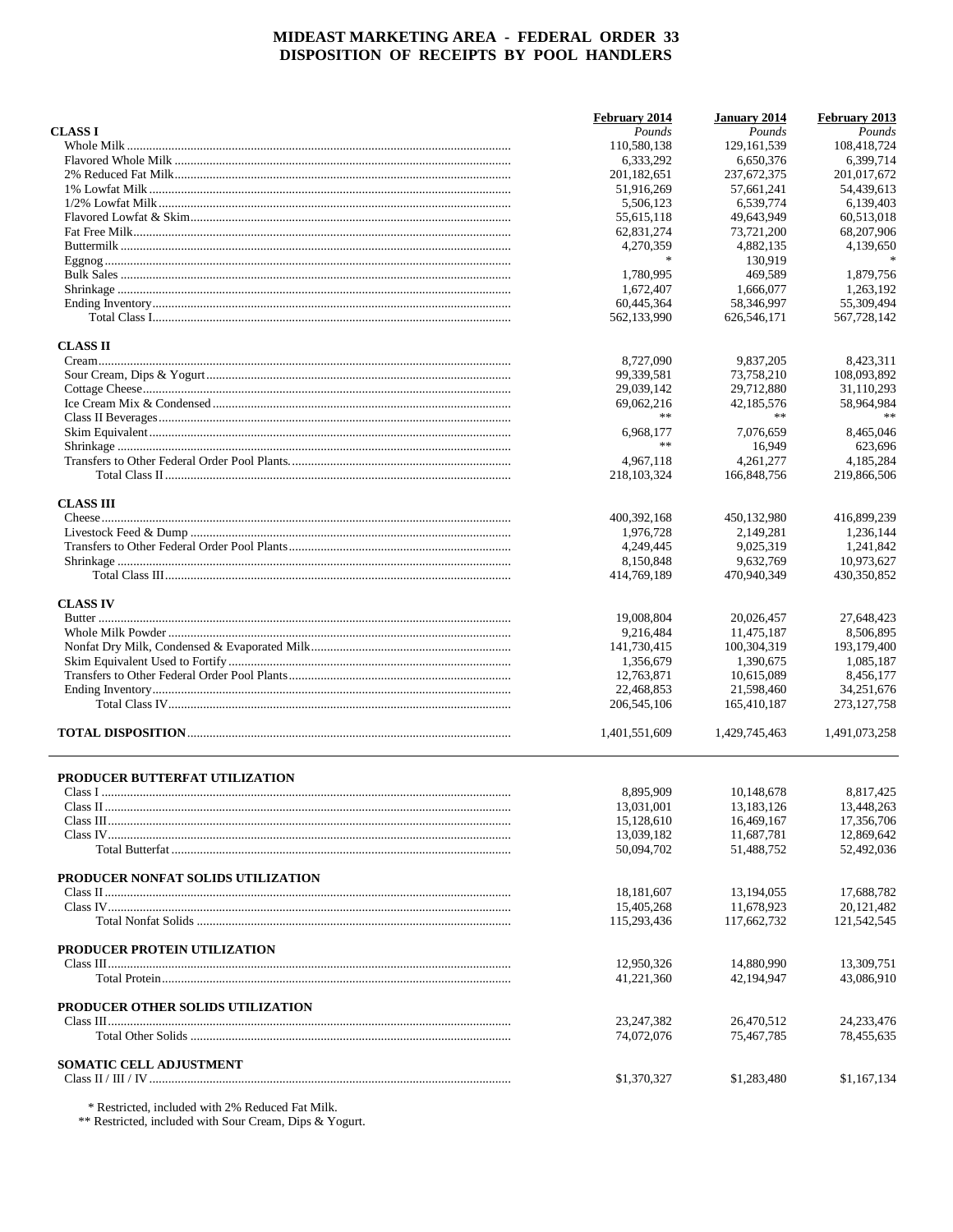|                                    | March 2014    | February 2014 | <b>March 2013</b> |
|------------------------------------|---------------|---------------|-------------------|
| <b>CLASS I</b>                     | Pounds        | Pounds        | Pounds            |
|                                    | 117,387,702   | 110,580,138   | 118,053,693       |
|                                    | 7,069,788     | 6,333,292     | 7,002,075         |
|                                    | 212,297,904   | 201,182,651   | 219,998,426       |
|                                    | 56,856,215    | 51,916,269    | 58, 107, 215      |
|                                    | 5,863,782     | 5,506,123     | 7,583,834         |
|                                    | 63,395,628    | 55,615,118    | 62,671,422        |
|                                    | 66,853,148    | 62,831,274    | 72,631,298        |
|                                    | 4,827,542     | 4,270,359     | 4,933,329         |
|                                    | 18,410        | $\ast$        |                   |
|                                    | 1,675,345     | 1,780,995     | 1,995,018         |
|                                    |               |               | 726.676           |
|                                    | 2,445,714     | 1,672,407     |                   |
|                                    | 53.585.217    | 60,445,364    | 54,047,864        |
|                                    | 592,276,395   | 562.133.990   | 607,750,850       |
| <b>CLASS II</b>                    |               |               |                   |
|                                    | 9,192,745     | 8,727,090     | 8,756,291         |
|                                    | 96,199,041    | 99,339,581    | 78,626,170        |
|                                    | 32,158,694    | 29,039,142    | 32,679,657        |
|                                    | 59,058,989    | 69,062,216    | 65,497,557        |
|                                    | **            | **            |                   |
|                                    | 8,670,567     | 6,968,177     | 10,005,594        |
|                                    | **            | $**$          | **                |
|                                    | 4,834,364     | 4,967,118     | 5.517.398         |
|                                    | 210,114,400   | 218, 103, 324 | 201,082,667       |
|                                    |               |               |                   |
| <b>CLASS III</b>                   |               |               |                   |
|                                    | 491,021,161   | 400, 392, 168 | 478,752,872       |
|                                    | 2,427,592     | 1,976,728     | 1.173.442         |
|                                    | 2,304,752     | 4,249,445     | 1.001.399         |
|                                    | 10,250,817    | 8,150,848     | 9,768,955         |
|                                    | 506,004,322   | 414,769,189   | 490,696,668       |
| <b>CLASS IV</b>                    |               |               |                   |
|                                    | 18,379,967    | 19,008,804    | 24,600,285        |
|                                    |               |               |                   |
|                                    | 11,399,007    | 9,216,484     | 10,487,968        |
|                                    | 173,862,882   | 141,730,415   | 173,186,939       |
|                                    | 1,699,282     | 1,356,679     | 1,316,946         |
|                                    | 14, 194, 739  | 12,763,871    | 9,743,384         |
|                                    | 37,904,286    | 22,468,853    | 44,752,250        |
|                                    | 257,440,163   | 206, 545, 106 | 264,087,772       |
|                                    | 1,565,835,280 | 1,401,551,609 | 1,563,617,957     |
|                                    |               |               |                   |
| PRODUCER BUTTERFAT UTILIZATION     |               |               |                   |
|                                    | 9,316,948     | 8,895,909     | 9.512.897         |
|                                    | 15, 151, 902  | 13,031,001    | 14,896,487        |
|                                    | 18,425,103    | 15,128,610    | 18,707,056        |
|                                    | 12,552,978    | 13,039,182    | 12,111,684        |
|                                    | 55,446,931    | 50,094,702    | 55,228,124        |
| PRODUCER NONFAT SOLIDS UTILIZATION |               |               |                   |
|                                    | 17,011,147    | 18,181,607    | 15,840,744        |
|                                    | 19,789,871    | 15,405,268    | 20,086,510        |
|                                    | 128,471,051   | 115,293,436   | 127,833,935       |
|                                    |               |               |                   |
| PRODUCER PROTEIN UTILIZATION       |               |               |                   |
|                                    | 15,594,759    | 12,950,326    | 14,982,880        |
|                                    | 45.645.116    | 41,221,360    | 45,274,651        |
| PRODUCER OTHER SOLIDS UTILIZATION  |               |               |                   |
|                                    | 28, 233, 254  | 23, 247, 382  | 27,268,826        |
|                                    | 82,825,935    | 74,072,076    | 82,559,284        |
|                                    |               |               |                   |
| <b>SOMATIC CELL ADJUSTMENT</b>     |               |               |                   |
|                                    | \$1,623,860   | \$1,370,327   | \$1,204,925       |

 $^\ast$  Restricted, included with 2% Reduced Fat Milk.  $^{\ast\ast}$  Restricted, included with Sour Cream, Dips & Yogurt.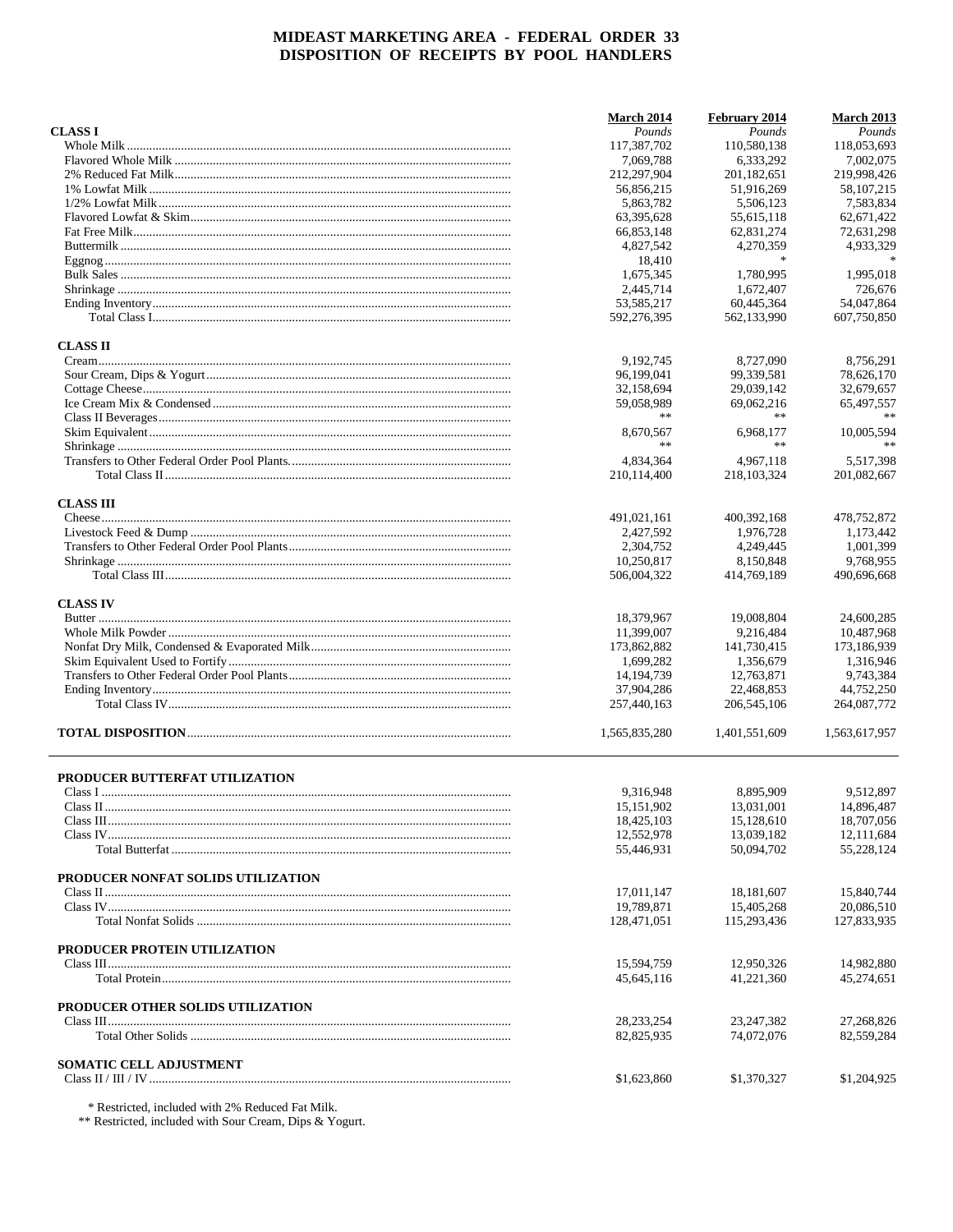| <b>CLASS I</b>                     | April 2014<br>Pounds | <b>March 2014</b><br>Pounds | <b>April 2013</b><br>Pounds |
|------------------------------------|----------------------|-----------------------------|-----------------------------|
|                                    | 112,518,194          | 117,387,702                 | 114,285,302                 |
|                                    | 6,643,979            | 7.069.788                   | 6,881,894                   |
|                                    | 202,521,734          | 212,297,904                 | 209,488,592                 |
|                                    | 54,386,094           | 56.856.215                  | 57,754,295                  |
|                                    | 5.257.491            | 5,863,782                   | 6,173,181                   |
|                                    | 60,039,940           | 63,395,628                  | 68,508,213                  |
|                                    | 63,409,430           | 66,853,148                  | 71,222,921                  |
|                                    | 4,596,505            | 827,542                     | 4,640,267                   |
|                                    | 12,857               | 18,410                      | $\theta$                    |
|                                    | 1,370,257            | 1,675,345                   | 1,999,036                   |
|                                    | 747,643              | 2,445,714                   | 662,621                     |
|                                    | 57, 171, 417         | 53,585,217                  | 56,346,749                  |
|                                    | 568,675,541          | 592,276,395                 | 597,963,071                 |
| <b>CLASS II</b>                    |                      |                             |                             |
|                                    | 11,128,229           | 9,192,745                   | 7,720,191                   |
|                                    | 104,578,452          | 96,199,041                  | 80,372,240                  |
|                                    | 33,831,277           | 32,158,694                  | 36,641,988                  |
|                                    | 73,339,916           | 59,058,989                  | 63,538,632                  |
|                                    |                      |                             |                             |
|                                    | 10,980,494           | 8,670,567                   | 11,642,580                  |
|                                    | $\frac{1}{20}$       | $\frac{1}{20}$              |                             |
|                                    | 5,391,842            | 4,834,364                   | 3,549,530                   |
|                                    | 239,250,210          | 210,114,400                 | 203,465,161                 |
| <b>CLASS III</b>                   | 443,130,298          | 491,021,161                 | 487,045,242                 |
|                                    | $\Omega$             | 2,427,592                   | 1,282,225                   |
|                                    | 4,033,323            | 2,304,752                   | 898,125                     |
|                                    | $\Omega$             | 10,250,817                  | 9,965,947                   |
|                                    | 447, 163, 621        | 506,004,322                 | 499, 191, 539               |
| <b>CLASS IV</b>                    |                      |                             |                             |
|                                    | 22,396,288           | 18,379,967                  | 40,643,293                  |
|                                    | 21,614,384           | 11,399,007                  | 7,500,385                   |
|                                    | 186,942,035          | 173,862,882                 | 167,287,840                 |
|                                    | 2,201,179            | $\mathbf{0}$                | $\Omega$                    |
|                                    | 1,605,135            | 1,699,282                   | 1,120,930                   |
|                                    | 17,579,968           | 14, 194, 739                | 8,400,381                   |
|                                    | 42,309,280           | 37,904,286                  | 30,290,638                  |
|                                    | 9,905,314            | $\mathbf{0}$                | $\overline{0}$              |
|                                    | 304,553,583          | 257,440,163                 | 255, 243, 467               |
|                                    | 1,559,642,955        | 1,565,835,280               | 1,555,863,238               |
|                                    |                      |                             |                             |
| PRODUCER BUTTERFAT UTILIZATION     | 8,908,886            | 9,316,948                   | 9,267,236                   |
|                                    | 16,608,722           | 15, 151, 902                | 14.250.470                  |
|                                    | 17,038,257           | 18,425,103                  | 18,589,414                  |
|                                    | 10,418,494           | 12,552,978                  | 11,370,066                  |
|                                    | 52,974,359           | 55,446,931                  | 53,477,186                  |
| PRODUCER NONFAT SOLIDS UTILIZATION |                      |                             |                             |
|                                    | 19,032,731           | 17,011,147                  | 15,830,963                  |
|                                    | 21.569.012           | 19,789,871                  | 18,706,962                  |
|                                    | 125,318,873          | 128,471,051                 | 125,308,626                 |
| PRODUCER PROTEIN UTILIZATION       |                      |                             |                             |
|                                    | 13,612,012           | 15,594,759                  | 14,859,378                  |
|                                    | 43,978,549           | 45,645,116                  | 43,997,227                  |
| PRODUCER OTHER SOLIDS UTILIZATION  |                      |                             |                             |
|                                    | 25,096,851           | 28, 233, 254                | 27,406,566                  |
|                                    | 81,340,324           | 82,825,935                  | 81, 311, 399                |
| <b>SOMATIC CELL ADJUSTMENT</b>     |                      |                             |                             |
|                                    | \$1,750,480          | \$1,623,860                 | \$1,273,078                 |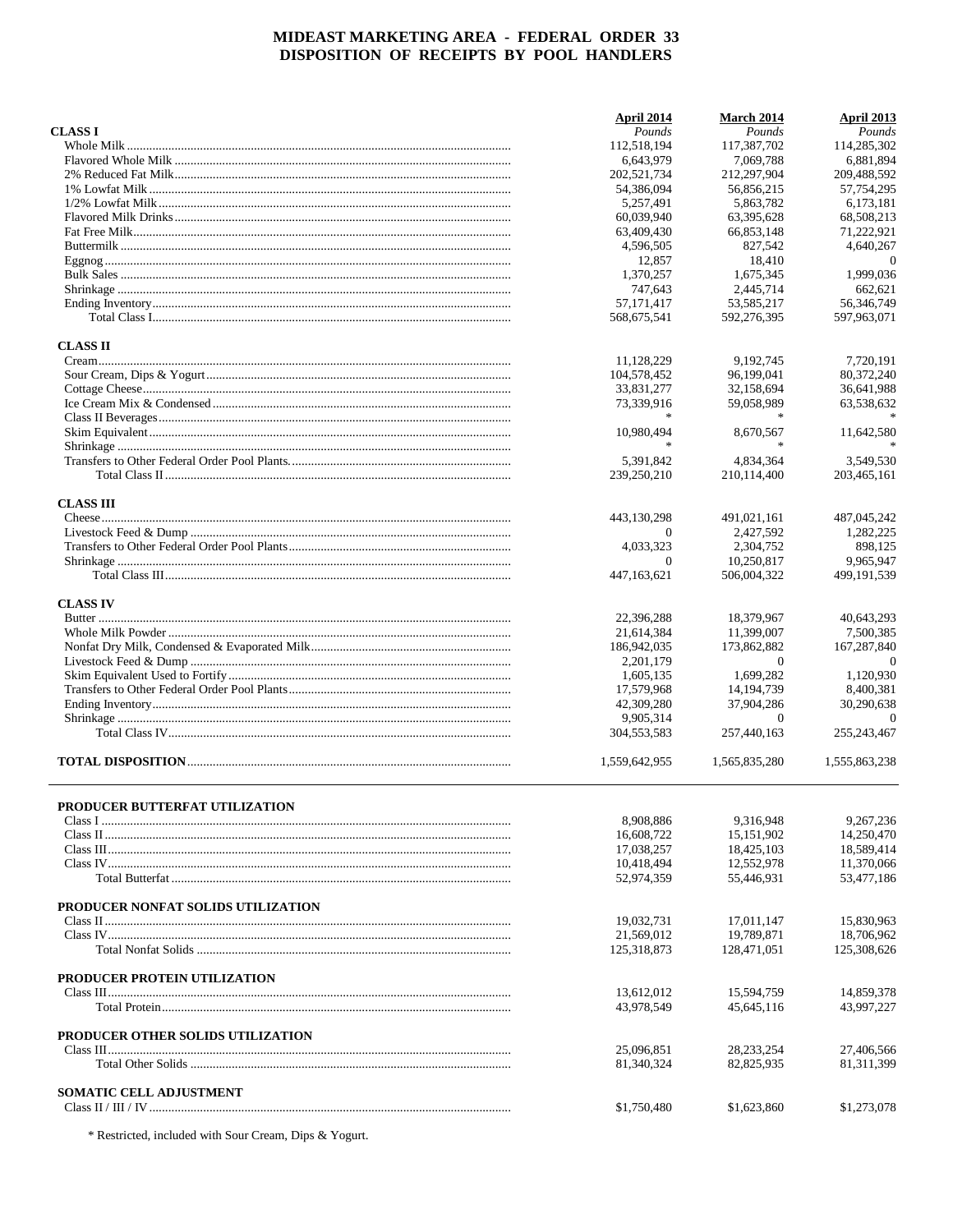|                                    | <b>May 2014</b> | April 2014    | <b>May 2013</b> |
|------------------------------------|-----------------|---------------|-----------------|
| <b>CLASS I</b>                     | Pounds          | Pounds        | Pounds          |
|                                    | 114,204,948     | 112,518,194   | 115,269,314     |
|                                    | 6.739.647       | 6.643.979     | 7,054,480       |
|                                    | 206,783,471     | 202,521,734   | 212, 203, 766   |
|                                    | 56,098,629      | 54.386.094    | 58,890,174      |
|                                    | 5,420,313       | 5,257,491     | 7,679,734       |
|                                    | 63,149,275      | 60,039,940    | 64,056,961      |
|                                    | 65,318,086      | 63,409,430    | 70,366,024      |
|                                    | 4,869,523       | 4,596,505     | 4,739,529       |
|                                    | $\overline{0}$  | 12,857        | $\theta$        |
|                                    | 1,267,269       | 1,370,257     | 1,829,935       |
|                                    | 1,547,360       | 747,643       | 2.165.686       |
|                                    | 48,293,163      | 57.171.417    | 55,223,401      |
|                                    | 573,691,684     | 568,675,541   | 599,479,004     |
| <b>CLASS II</b>                    |                 |               |                 |
|                                    | 10,744,646      | 11,128,229    | 8,870,755       |
|                                    | 76,959,058      | 104,578,452   | 156,681,875     |
|                                    | 31,060,978      | 33,831,277    | 33,254,573      |
|                                    | 83,744,994      | 73,339,916    | 107,234,212     |
|                                    |                 |               |                 |
|                                    | 11,524,313      | 10.980.494    | 12,978,803      |
|                                    |                 |               | 15,100,638      |
|                                    | $\Omega$        | $\Omega$      | 1,890,918       |
|                                    | 6.376.234       | 5,391,842     | 5,945,878       |
|                                    | 220,410,223     | 239,250,210   | 341,957,652     |
| <b>CLASS III</b>                   |                 |               |                 |
|                                    | 535,376,631     | 443,130,298   | 486,666,960     |
|                                    | 2,239,829       | $\Omega$      |                 |
|                                    | 7,300,924       | 4,033,323     | 944,371         |
|                                    | 11,190,556      | $\Omega$      | $\Omega$        |
|                                    | 556,107,940     | 447, 163, 621 | 487,611,331     |
| <b>CLASS IV</b>                    |                 |               |                 |
|                                    | 29,238,361      | 22,396,288    | 26, 242, 158    |
|                                    | 17,299,974      | 21,614,384    | 11,378,324      |
|                                    | 227, 244, 555   | 186,942,035   | 202,784,957     |
|                                    | 0               | 2, 201, 179   | $\theta$        |
|                                    | 1,267,297       | 1,605,135     | 1,321,705       |
|                                    | 18,077,341      | 17,579,968    | 11,269,746      |
|                                    | 37, 301, 542    | 42,309,280    | 40,078,831      |
|                                    | 0               | 9,905,314     | 0               |
|                                    | 330,429,070     | 304, 553, 583 | 293,075,721     |
|                                    |                 |               |                 |
|                                    | 1,680,638,917   | 1,559,642,955 | 1,722,123,708   |
| PRODUCER BUTTERFAT UTILIZATION     |                 |               |                 |
|                                    | 9,044,814       | 8,908,886     | 9,416,117       |
|                                    | 17,136,901      | 16,608,722    | 19,544,346      |
|                                    | 19,316,134      | 17,038,257    | 17,701,343      |
|                                    | 10,794,456      | 10,418,494    | 10,839,018      |
|                                    | 56,292,305      | 52,974,359    | 57,500,824      |
|                                    |                 |               |                 |
| PRODUCER NONFAT SOLIDS UTILIZATION |                 |               |                 |
|                                    | 17,228,598      | 19,032,731    | 27,183,232      |
|                                    | 24.103.822      | 21.569.012    | 20,256,333      |
|                                    | 135,486,377     | 125,318,873   | 138,023,808     |
| PRODUCER PROTEIN UTILIZATION       |                 |               |                 |
|                                    | 16,784,194      | 13,612,012    | 14,678,519      |
|                                    | 47, 171, 444    | 43,978,549    | 47,841,306      |
| PRODUCER OTHER SOLIDS UTILIZATION  |                 |               |                 |
|                                    | 31,387,065      | 25,096,851    | 27,601,844      |
|                                    | 88,314,933      | 81,340,324    | 90,182,502      |
| <b>SOMATIC CELL ADJUSTMENT</b>     |                 |               |                 |
|                                    | \$1,805,261     | \$1,750,480   | \$1,519,965     |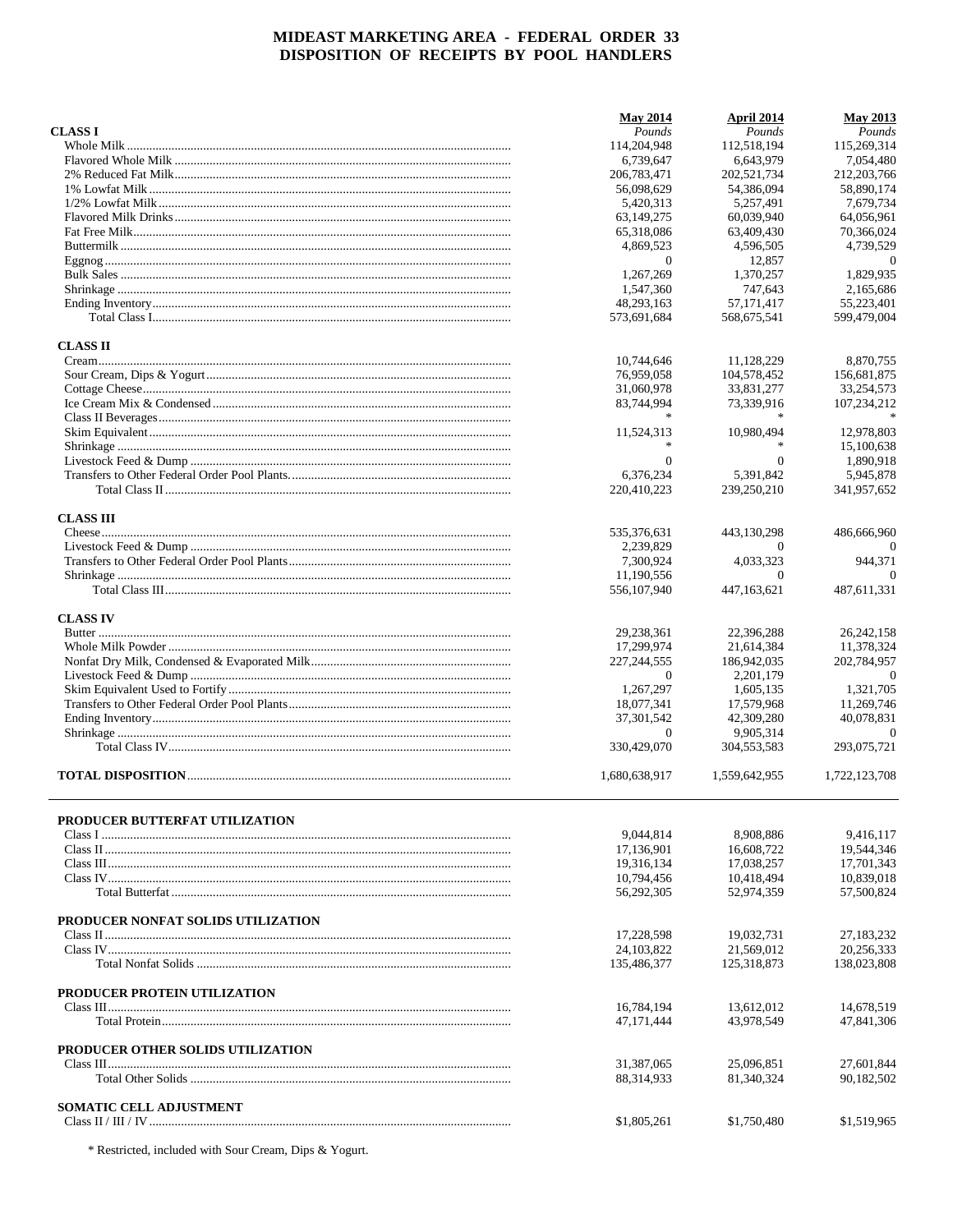|                                    | <b>June 2014</b> | <b>May 2014</b> | <b>June 2013</b> |
|------------------------------------|------------------|-----------------|------------------|
| <b>CLASS I</b>                     | Pounds           | Pounds          | Pounds           |
|                                    | 109,324,837      | 114,204,948     | 108,466,974      |
|                                    | 6,189,524        | 6,739,647       | 6,187,067        |
|                                    | 201,251,804      | 206,783,471     | 202,592,981      |
|                                    | 43,598,804       | 56,098,629      | 48,708,021       |
|                                    | 5,264,325        | 5,420,313       | 6,222,803        |
|                                    | 34,004,856       | 63,149,275      | 38,982,995       |
|                                    | 59,677,437       | 65,318,086      | 65,173,802       |
|                                    | 4,688,215        | 4,869,523       | 4,576,014        |
|                                    | 729,365          | 1,267,269       | 1,547,838        |
|                                    | 1,679,932        | 1,547,360       | 1,391,914        |
|                                    | 51,527,675       | 48,293,163      | 46,426,505       |
|                                    | 517,936,774      | 573,691,684     | 530,276,914      |
| <b>CLASS II</b>                    |                  |                 |                  |
|                                    | 8,854,688        | 10,744,646      | 8,480,450        |
|                                    | 55,308,075       | 76,959,058      | 91,831,914       |
|                                    | 32,921,347       | 31,060,978      | 31,299,298       |
|                                    | 60,163,363       | 83,744,994      | 75,180,812       |
|                                    | *                |                 |                  |
|                                    | 12,150,345       | 11,524,313      | 11,499,288       |
|                                    | 1,465,912        |                 |                  |
|                                    | 7,092,871        | 6,376,234       | 8,034,352        |
|                                    | 177,956,601      | 220,410,223     | 226, 326, 114    |
|                                    |                  |                 |                  |
| <b>CLASS III</b>                   | 517,491,769      | 535,376,631     | 481,913,176      |
|                                    | 1,828,195        | 2,239,829       | 1,716,906        |
|                                    | 17,292,673       | 7,300,924       | 11,707,856       |
|                                    | 10,031,916       | 11,190,556      | 10,552,487       |
|                                    | 546,644,553      | 556,107,940     | 505,890,425      |
|                                    |                  |                 |                  |
| <b>CLASS IV</b>                    |                  |                 | 22,391,789       |
|                                    | 13,657,158       | 29,238,361      |                  |
|                                    | 9,505,233        | 17,299,974      | 13,617,332       |
|                                    | 178,975,558      | 227, 244, 555   | 192,451,369      |
|                                    | 1,770,842        | 1,267,297       | 998,421          |
|                                    | 12,806,195       | 18,077,341      | 11,730,383       |
|                                    | 36,129,282       | 37, 301, 542    | 46,832,847       |
|                                    | 252,844,268      | 330,429,070     | 288,022,141      |
|                                    | 1,495,382,196    | 1,680,638,917   | 1,550,515,594    |
| PRODUCER BUTTERFAT UTILIZATION     |                  |                 |                  |
|                                    | 8,607,065        | 9,044,814       | 8,639,199        |
|                                    | 14,954,214       | 17.136.901      | 16.874.951       |
|                                    | 19,461,839       | 19,316,134      | 18,113,092       |
|                                    | 6,945,370        | 10,794,456      | 7,630,630        |
|                                    | 49,968,488       | 56,292,305      | 51,257,872       |
| PRODUCER NONFAT SOLIDS UTILIZATION |                  |                 |                  |
|                                    | 13,381,362       | 17,228,598      | 17,819,320       |
|                                    | 19,381,040       | 24, 103, 822    | 20,301,160       |
|                                    | 121,553,949      | 135,486,377     | 123,827,157      |
| PRODUCER PROTEIN UTILIZATION       |                  |                 |                  |
|                                    | 16,331,988       | 16,784,194      | 15,035,766       |
|                                    | 41,940,101       | 47,171,444      | 42,562,979       |
| PRODUCER OTHER SOLIDS UTILIZATION  |                  |                 |                  |
|                                    | 30,925,587       | 31,387,065      | 28,606,970       |
|                                    | 79,613,848       | 88,314,933      | 81,264,178       |
| SOMATIC CELL ADJUSTMENT            |                  |                 |                  |
|                                    | \$1,424,104      | \$1,805,261     | \$1,261,362      |
|                                    |                  |                 |                  |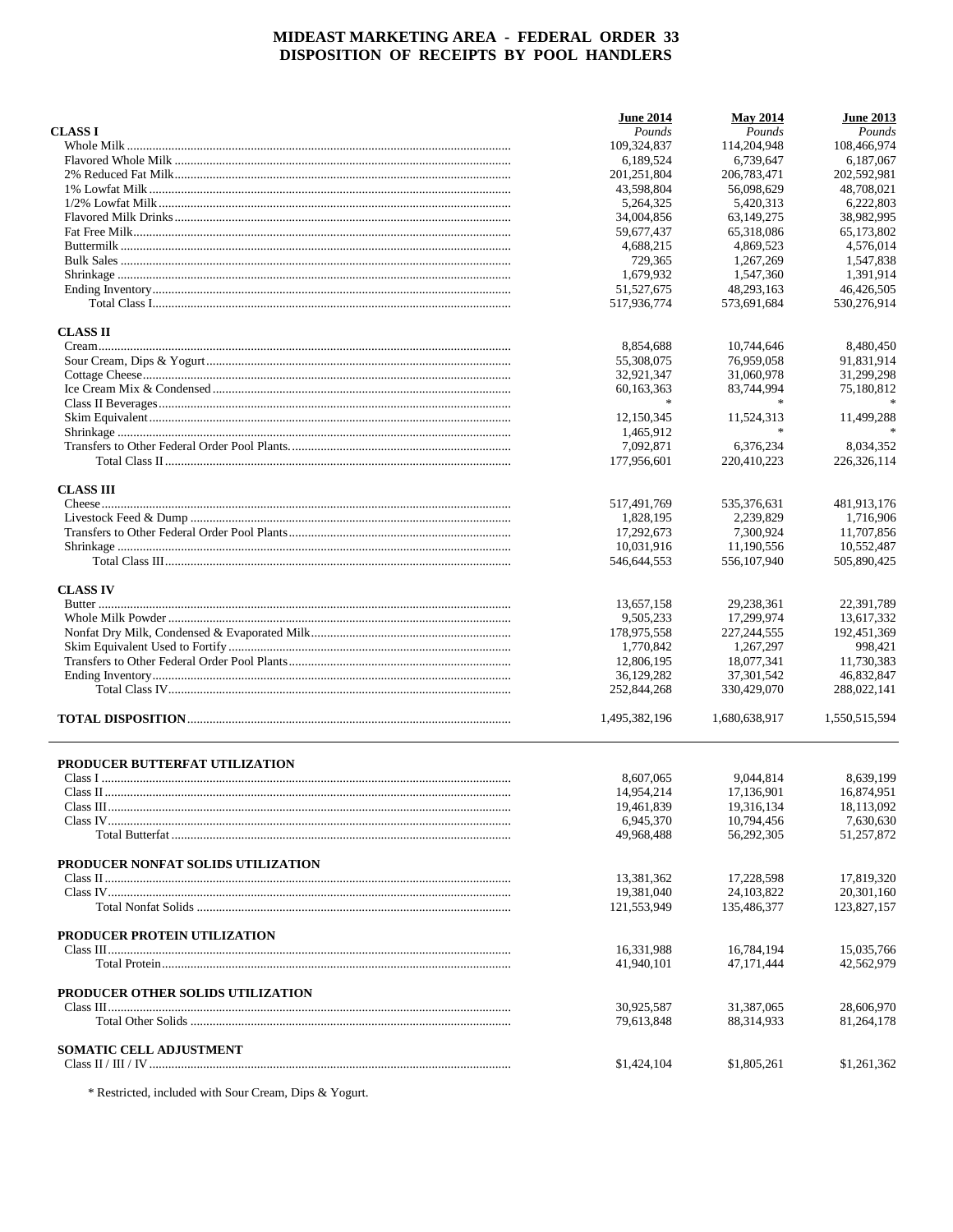|                                    | <b>July 2014</b> | <b>June 2014</b> | <b>July 2013</b> |
|------------------------------------|------------------|------------------|------------------|
| <b>CLASS I</b>                     | Pounds           | Pounds           | Pounds           |
|                                    | 116,379,881      | 109,324,837      | 116,893,632      |
|                                    | 6,750,302        | 6,189,524        | 6.664.420        |
|                                    | 208,559,134      | 201,251,804      | 216,626,955      |
|                                    | 46,485,650       | 43.598.804       | 54.011.383       |
|                                    | 5,311,268        | 5,264,325        | 6,399,979        |
|                                    | 39,015,883       | 34,004,856       | 39,379,999       |
|                                    | 60,912,732       | 59,677,437       | 68,058,138       |
|                                    | 5,053,383        | 4,688,215        | 4,981,733        |
|                                    | 1,162,253        | 729,365          | 1,569,681        |
|                                    | 2,107,159        | 1.679.932        | 1,318,704        |
|                                    | 58,331,300       | 51,527,675       | 48,719,458       |
|                                    | 550,068,945      | 517,936,774      | 564,624,082      |
| <b>CLASS II</b>                    |                  |                  |                  |
|                                    | 9,275,014        | 8,854,688        | 6,976,200        |
|                                    | 61,250,477       | 55,308,075       | 61,594,444       |
|                                    | 32,555,437       | 32,921,347       | 37,760,176       |
|                                    | 48, 145, 193     | 60,163,363       | 59,177,009       |
|                                    |                  |                  |                  |
|                                    | 12,474,987       | 12,150,345       | 12,320,871       |
|                                    |                  | 1.465.912        |                  |
|                                    | 8,041,426        | 7,092,871        | 4,425,278        |
|                                    | 171,742,534      | 177,956,601      | 182,253,978      |
| <b>CLASS III</b>                   |                  |                  |                  |
|                                    | 549,772,413      | 517.491.769      | 495,785,034      |
|                                    | 2,182,757        | 1,828,195        | 2,161,419        |
|                                    | 21,994,753       | 17,292,673       | 9,282,721        |
|                                    | 10,912,922       | 10,031,916       | 11,471,728       |
|                                    | 584,862,845      | 546,644,553      | 518,700,902      |
| <b>CLASS IV</b>                    |                  |                  |                  |
|                                    | 12,320,858       | 13,657,158       | 16,551,327       |
|                                    | 7,199,369        | 9,505,233        | 10,582,212       |
|                                    | 159,320,616      | 178,975,558      | 126,914,333      |
|                                    | 1,862,671        | 1,770,842        | 1,233,688        |
|                                    | 18,550,974       | 12,806,195       | 11,127,055       |
|                                    | 30,060,840       | 36,129,282       | 34,956,603       |
|                                    | 229, 315, 328    | 252,844,268      | 201, 365, 218    |
|                                    | 1,535,989,652    | 1,495,382,196    | 1,466,944,180    |
| PRODUCER BUTTERFAT UTILIZATION     |                  |                  |                  |
|                                    | 9,335,648        | 8,607,065        | 9,428,224        |
|                                    | 14,850,582       | 14,954,214       | 13,689,401       |
|                                    | 18,802,149       | 19,461,839       | 17,296,080       |
|                                    | 7,995,656        | 6,945,370        | 8,293,205        |
|                                    | 50,984,035       | 49,968,488       | 48,706,910       |
| PRODUCER NONFAT SOLIDS UTILIZATION |                  |                  |                  |
|                                    | 12,800,818       | 13,381,362       | 13,783,313       |
|                                    | 16,962,596       | 19,381,040       | 14,066,324       |
|                                    | 124, 106, 276    | 121,553,949      | 117,695,745      |
| PRODUCER PROTEIN UTILIZATION       |                  |                  |                  |
|                                    | 17,361,341       | 16,331,988       | 15,100,006       |
|                                    | 42,732,684       | 41,940,101       | 40,116,766       |
| PRODUCER OTHER SOLIDS UTILIZATION  |                  |                  |                  |
|                                    | 32,994,356       | 30,925,587       | 29, 152, 259     |
|                                    | 81,373,592       | 79,613,848       | 77,578,979       |
| SOMATIC CELL ADJUSTMENT            |                  |                  |                  |
|                                    | \$1,293,798      | \$1,424,104      | \$886,109        |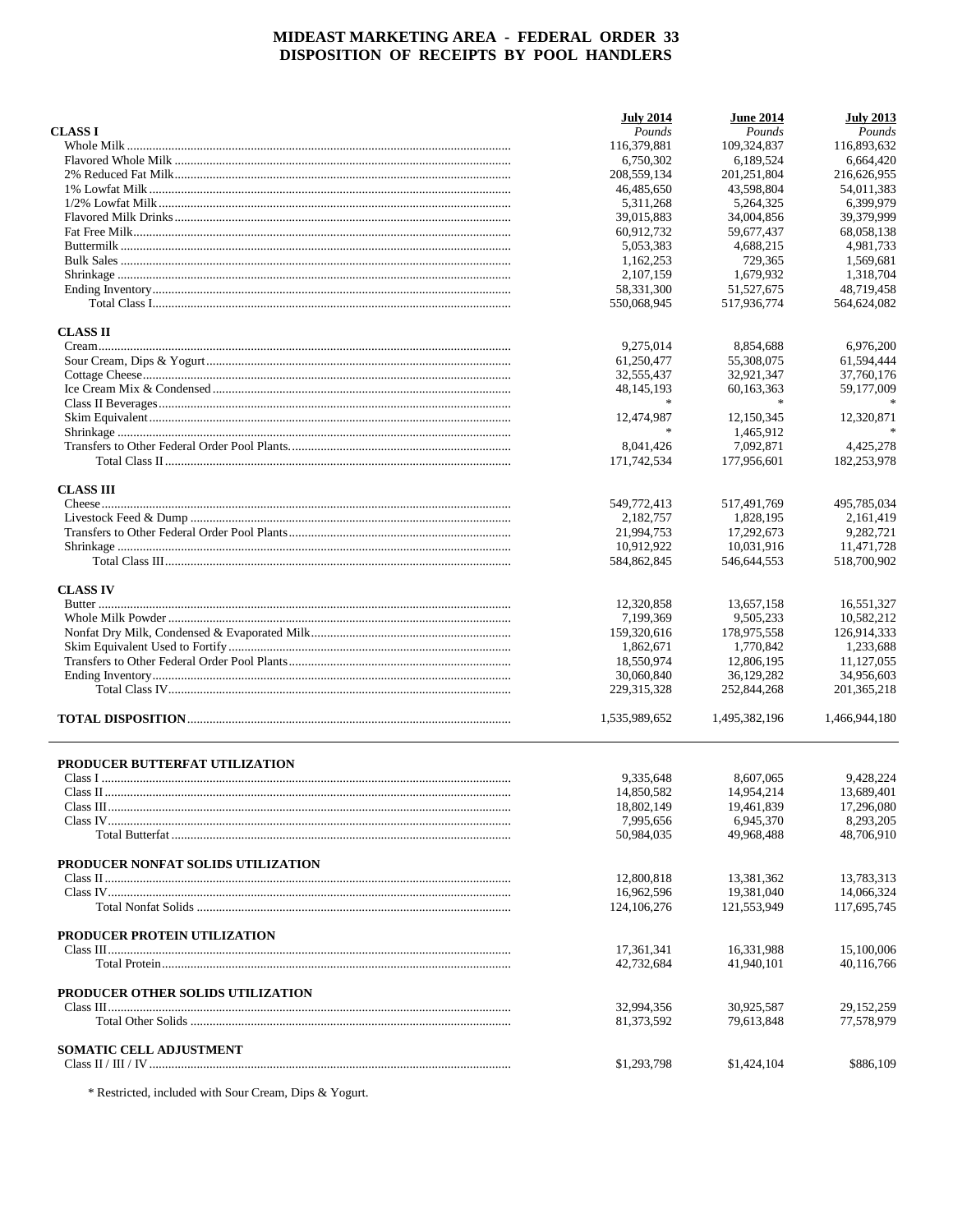|                                    | <b>August</b> 2014      | <b>July 2014</b>        | <b>August</b> 2013      |
|------------------------------------|-------------------------|-------------------------|-------------------------|
| <b>CLASS I</b>                     | Pounds                  | Pounds                  | Pounds                  |
|                                    | 117,414,616             | 116,379,881             | 120, 194, 950           |
|                                    | 6,871,464               | 6.750.302               | 7,137,956               |
|                                    | 213,281,839             | 208,559,134             | 222,605,700             |
|                                    | 48,486,300              | 46,485,650              | 57,497,282              |
|                                    | 5,385,454               | 5.311.268               | 6,506,436               |
|                                    | 55,074,084              | 39,015,883              | 53,191,660              |
|                                    | 62,793,070              | 60,912,732              | 70,849,279              |
|                                    | 4,805,623               | 5,053,383               | 5,036,201               |
|                                    | $\mathbf{0}$            | $\overline{0}$          | $\ast$                  |
|                                    | 1,886,693               | 1,162,253               | 8.897.972               |
|                                    | 2,430,863               | 2.107.159               | 2,482,639               |
|                                    | 58,428,086              | 58,331,300              | 51,953,355              |
|                                    | 576,858,092             | 550,068,945             | 606, 353, 430           |
| <b>CLASS II</b>                    |                         |                         |                         |
|                                    | 10,000,848              | 9,275,014               | 9,673,198               |
|                                    | 64,885,007              | 61,250,477              | 102,693,760             |
|                                    | 33,621,965              | 32,555,437              | 35,046,793              |
|                                    | 51,107,380              | 48, 145, 193            | 73,241,297              |
|                                    | **                      | **                      | $\theta$                |
|                                    | 10,849,149              | 12,474,987              | 10,935,730              |
|                                    | **                      | **                      | 197,728                 |
|                                    | 8,447,451               | 8.041.426               | 8,263,200               |
|                                    | 178,911,800             | 171,742,534             | 240,051,706             |
|                                    |                         |                         |                         |
| <b>CLASS III</b>                   |                         |                         |                         |
|                                    | 566,379,184             | 549,772,413             | 486,174,041             |
|                                    | 2,474,429               | 2,182,757               | 1,745,397               |
|                                    | 20,710,138              | 21,994,753              | 4,343,846               |
|                                    | 10,033,636              | 10,912,922              | 12,613,065              |
|                                    | 599,597,387             | 584,862,845             | 504,876,349             |
| <b>CLASS IV</b>                    |                         |                         |                         |
|                                    | 12, 101, 882            | 12,320,858              | 13,446,980              |
|                                    | 13,234,122              | 7,199,369               | 15,140,810              |
|                                    | 164,988,554             | 159,320,616             | 130,254,470             |
|                                    | 1,797,309               | 1,862,671               | 1,869,591               |
|                                    | 12,506,920              | 18,550,974              | 9,810,196               |
|                                    | 37,615,232              | 30,060,840              | 35,284,140              |
|                                    | 242,244,019             | 229, 315, 328           | 205,806,187             |
|                                    | 1,597,611,298           | 1,535,989,652           | 1,557,087,672           |
|                                    |                         |                         |                         |
| PRODUCER BUTTERFAT UTILIZATION     |                         |                         |                         |
|                                    | 9,325,988               | 9,335,648               | 9,868,256               |
|                                    | 15,464,940              | 14,850,582              | 16,845,196              |
|                                    | 19, 105, 521            | 18,802,149              | 17,283,552              |
|                                    | 9,093,606<br>52,990,055 | 7,995,656<br>50,984,035 | 7,652,730<br>51,649,734 |
|                                    |                         |                         |                         |
| PRODUCER NONFAT SOLIDS UTILIZATION |                         |                         |                         |
|                                    | 13,747,008              | 12,800,818              | 18,978,231              |
|                                    | 18,063,583              | 16,962,596              | 14,320,034              |
|                                    | 127,718,975             | 124, 106, 276           | 124,027,789             |
| PRODUCER PROTEIN UTILIZATION       |                         |                         |                         |
|                                    | 17,332,998              | 17,361,341              | 14,310,087              |
|                                    | 44,237,493              | 42,732,684              | 42,783,838              |
| PRODUCER OTHER SOLIDS UTILIZATION  |                         |                         |                         |
|                                    | 32,609,314              | 32,994,356              | 27,094,379              |
|                                    | 83,481,482              | 81,373,592              | 81,243,951              |
|                                    |                         |                         |                         |
| <b>SOMATIC CELL ADJUSTMENT</b>     |                         |                         |                         |
|                                    | \$1,387,713             | \$1,293,798             | \$998,917               |
|                                    |                         |                         |                         |

 $\,^*$  Restricted, included with 2% Reduced Fat Milk.  $\,^*$  Restricted, included with Sour Cream, Dips & Yogurt.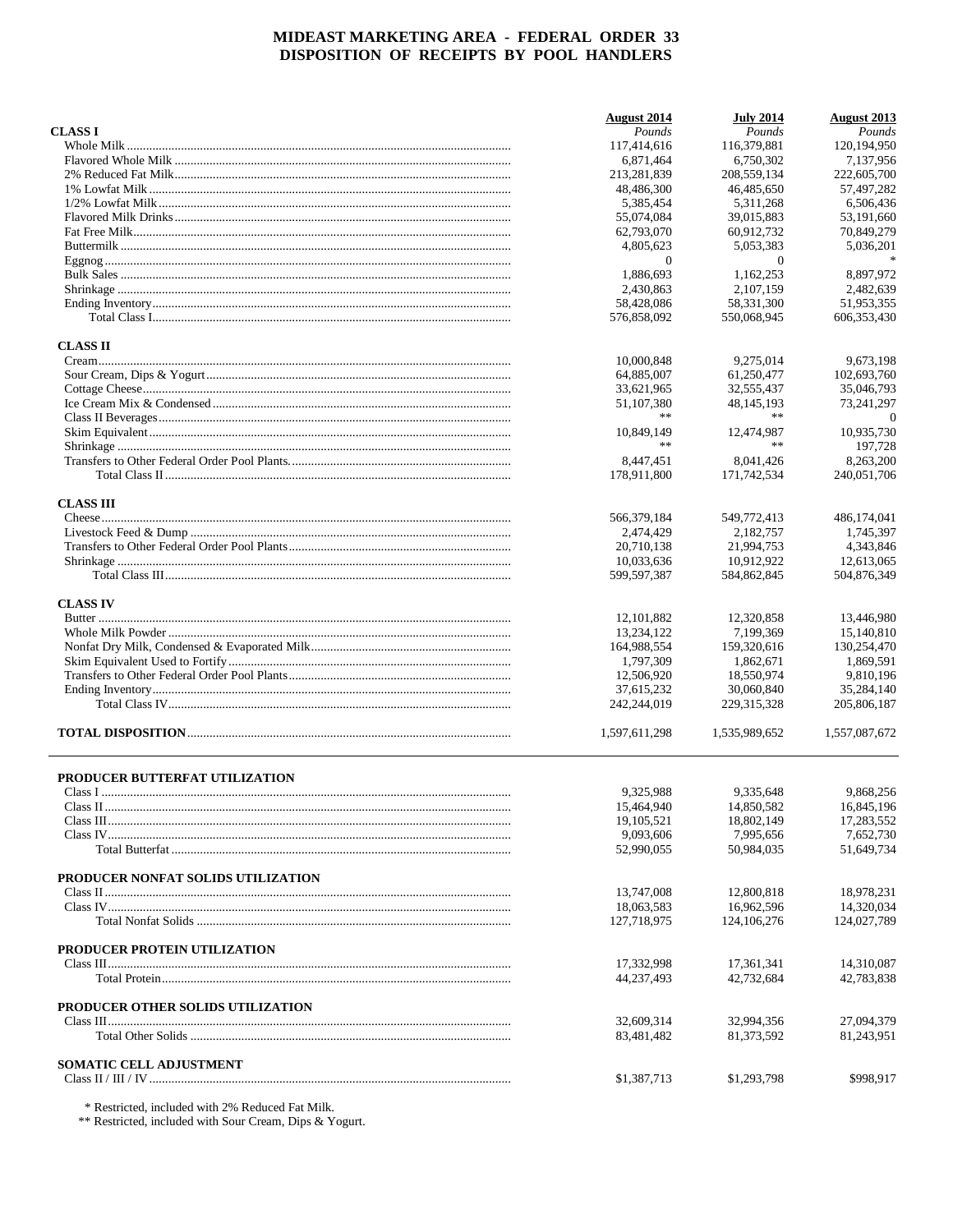|                                       | September 2014 | <b>August 2014</b>        | September 2013            |
|---------------------------------------|----------------|---------------------------|---------------------------|
| <b>CLASS I</b>                        | Pounds         | Pounds                    | Pounds                    |
|                                       | 114,463,853    | 117,414,616               | 112,670,815               |
|                                       | 6,968,490      | 6,871,464                 | 6,392,300                 |
|                                       | 201,656,054    | 213,281,839               | 206,230,598               |
|                                       | 55,873,220     | 48,486,300                | 57,594,756                |
|                                       | 5,198,380      | 5,385,454                 | 6,195,010                 |
|                                       | 67,555,665     | 55,074,084                | 67,549,103                |
|                                       | 61,609,880     | 62,793,070                | 67,462,606                |
|                                       | 4,821,842      | 4,805,623                 | 4,221,179                 |
|                                       | 64,455         | $\overline{0}$            | $\ast$                    |
|                                       | 3.511.042      | 1,886,693                 | 8,617,232                 |
|                                       | 1,502,844      | 2,430,863                 | 1.927.945                 |
|                                       | 65,102,092     | 58,428,086                | 48,532,000                |
|                                       | 588,327,817    | 576,858,092               | 587,393,544               |
| <b>CLASS II</b>                       |                |                           |                           |
|                                       | 9,250,561      | 10,000,848                | 7,243,018                 |
|                                       | 113,602,986    | 64,885,007                | 85, 361, 274              |
|                                       | 35,867,434     | 33,621,965                | 33,918,162                |
|                                       | 54,428,763     | 51,107,380                | 68,182,896                |
|                                       | **             |                           |                           |
|                                       | 8.877.193      |                           |                           |
|                                       | $**$           | 10,849,149<br>**          | 8,885,907<br>**           |
|                                       |                |                           |                           |
|                                       | 4,325,484      | 8,447,451                 | 6,339,495                 |
|                                       | 226, 352, 421  | 178,911,800               | 209.930.752               |
| <b>CLASS III</b>                      |                |                           |                           |
|                                       | 554,758,512    | 566,379,184               | 463,167,036               |
|                                       |                | 2.474.429                 | 2,132,955                 |
|                                       | 14,656,786     | 20,710,138                | 2,468,420                 |
|                                       | 569,415,298    | 10,033,636<br>599,597,387 | 11,448,347<br>479,216,758 |
|                                       |                |                           |                           |
| <b>CLASS IV</b>                       |                |                           |                           |
|                                       | 15,550,822     | 12, 101, 882              | 12,166,685                |
|                                       | 16,083,885     | 13,234,122                | 12,630,210                |
|                                       | 142,561,662    | 164,988,554               | 77,375,104                |
|                                       | 1,432,709      | $\theta$                  | $\overline{0}$            |
|                                       | 1,688,088      | 1,797,309                 | 1,807,144                 |
|                                       | 11,918,673     | 12,506,920                | 8,553,627                 |
|                                       | 34,636,088     | 37,615,232                | 42,397,244                |
|                                       | 11,207,430     | $\overline{0}$            | $\Omega$                  |
|                                       | 235,079,357    | 242,244,019               | 154,930,014               |
|                                       | 1,619,174,893  | 1,597,611,298             | 1,431,471,068             |
|                                       |                |                           |                           |
| <b>PRODUCER BUTTERFAT UTILIZATION</b> | 9,189,220      | 9,325,988                 | 9,125,495                 |
|                                       |                |                           |                           |
|                                       | 15,188,418     | 15,464,940                | 13,779,717                |
|                                       | 19,177,628     | 19, 105, 521              | 18,228,036                |
|                                       | 10,482,185     | 9,093,606                 | 6,941,303                 |
|                                       | 54,037,451     | 52,990,055                | 48,074,551                |
| PRODUCER NONFAT SOLIDS UTILIZATION    |                |                           |                           |
|                                       | 18,327,075     | 13,747,008                | 17,013,748                |
|                                       | 16,578,520     | 18,063,583                | 9,948,121                 |
|                                       | 129,414,284    | 127,718,975               | 114,354,455               |
|                                       |                |                           |                           |
| PRODUCER PROTEIN UTILIZATION          |                |                           |                           |
|                                       | 16,601,233     | 17,332,998                | 13,961,280                |
|                                       | 45,359,198     | 44,237,493                | 39,971,308                |
| PRODUCER OTHER SOLIDS UTILIZATION     |                |                           |                           |
|                                       | 30,678,070     | 32,609,314                | 25,888,743                |
|                                       | 84,055,086     | 83,481,482                | 74,383,147                |
|                                       |                |                           |                           |
| <b>SOMATIC CELL ADJUSTMENT</b>        |                |                           |                           |
|                                       | \$1,599,698    | \$1,387,713               | \$924,182                 |

 $\,^*$  Restricted, included with 2% Reduced Fat Milk. <br> \*\* Restricted, included with Sour Cream, Dips & Yogurt.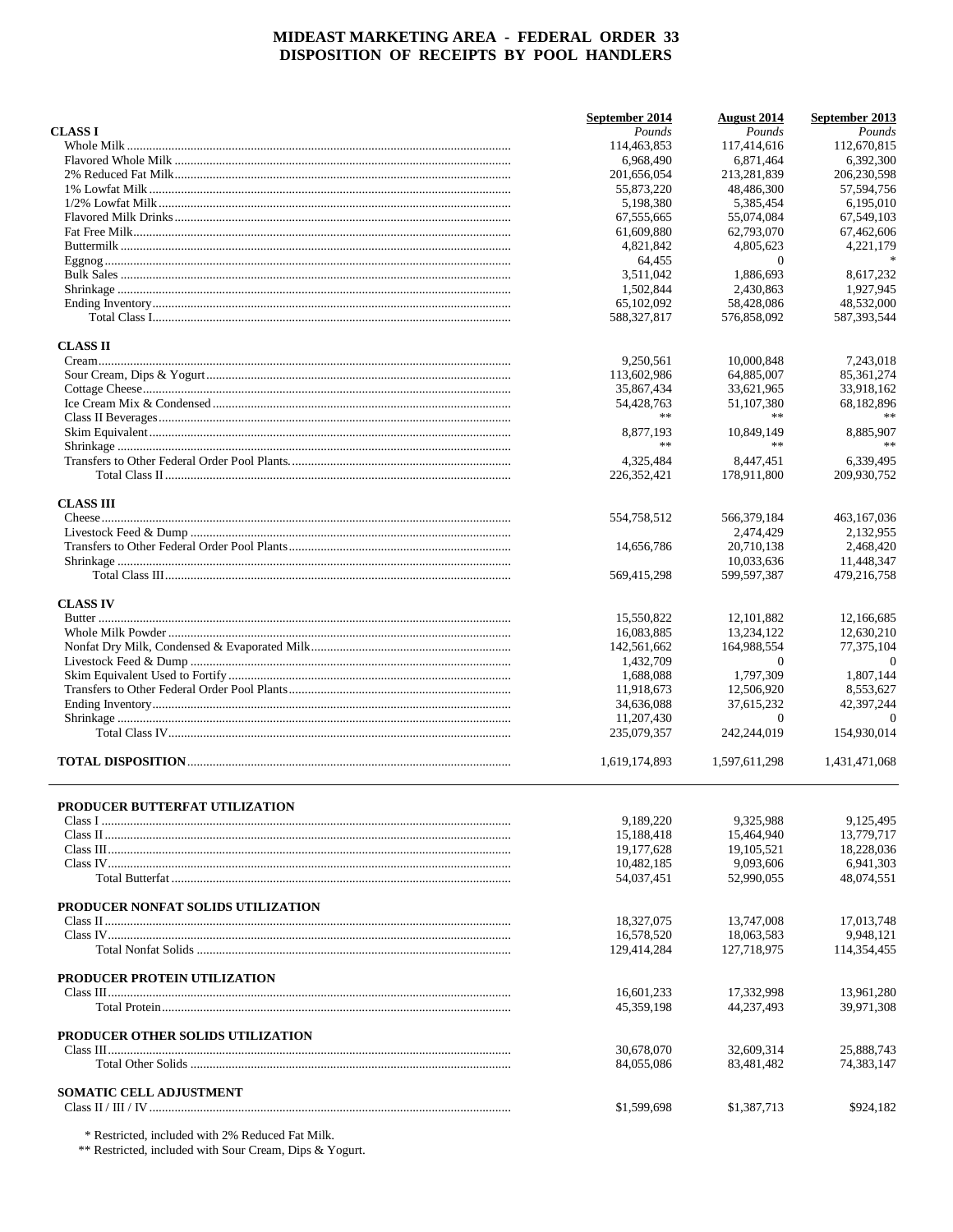|                                          | October 2014              | September 2014            | October 2013             |
|------------------------------------------|---------------------------|---------------------------|--------------------------|
| <b>CLASS I</b>                           | Pounds                    | Pounds                    | Pounds                   |
|                                          | 124,990,425               | 114,463,853               | 122, 117, 573            |
|                                          | 7,466,475                 | 6,968,490                 | 7.055.241                |
|                                          | 214,006,551               | 201,656,054               | 220,304,015              |
|                                          | 57,109,790                | 55,873,220                | 60,627,049               |
|                                          | 5.595.619                 | 5,198,380                 | 6,279,446                |
|                                          | 68,647,422                | 67,555,665                | 71,206,503               |
|                                          | 64,809,401                | 61,609,880                | 71,433,258               |
|                                          | 5,102,544                 | 4,821,842                 | 5,111,489                |
|                                          | 1,337,123                 | 64,455                    | 1,405,914                |
|                                          | 2,065,410                 | 3,511,042                 | 3,634,196                |
|                                          | 1,227,747                 | 1.502.844                 | 2,280,391                |
|                                          | 65,763,265                | 65,102,092                | 58,608,114               |
|                                          | 618, 121, 772             | 588,327,817               | 630,063.189              |
| <b>CLASS II</b>                          |                           |                           |                          |
|                                          | 11,609,014                | 9,250,561                 | 9,575,438                |
|                                          | 186,190,816               | 113,602,986               | 72,290,457               |
|                                          | 33,001,084                | 35,867,434                | 35,338,920               |
|                                          | 79,126,426                | 54,428,763                | 63,869,896               |
|                                          | $\ast$                    |                           |                          |
|                                          | 7,859,541                 | 8,877,193                 | 8,096,552                |
|                                          | 12,513                    |                           |                          |
|                                          | 4,472,779                 | 4,325,484                 | 6,077,677                |
|                                          | 322,272,173               | 226, 352, 421             | 195,248,940              |
|                                          |                           |                           |                          |
| <b>CLASS III</b>                         | 324,496,056               | 554,758,512               | 496,012,441              |
|                                          | $\Omega$                  | $\Omega$                  | 2,508,490                |
|                                          | 10,929,102                | 14,656,786                | 6,385,038                |
|                                          | $\Omega$                  | $\Omega$                  | 11,566,980               |
|                                          | 335, 425, 158             | 569,415,298               | 516,472,949              |
| <b>CLASS IV</b>                          |                           |                           |                          |
|                                          | 22,306,000                | 15,550,822                | 13,584,117               |
|                                          | 17,461,828                | 16,083,885                | 4,977,672                |
|                                          | 192,281,017               | 142,561,662               | 63,154,382               |
|                                          | 1,843,008                 | 1,432,709                 | $\overline{0}$           |
|                                          | 2,442,072                 | 1,688,088                 | 2,558,776                |
|                                          | 16,550,072                | 11,918,673                | 19,336,243               |
|                                          |                           |                           |                          |
|                                          | 33,857,602                | 34,636,088                | 28,738,669               |
|                                          | 11,999,842<br>298,741,441 | 11,207,430<br>235,079,357 | $\Omega$<br>132,349,859  |
|                                          |                           |                           |                          |
|                                          | 1,574,560,544             | 1,619,174,893             | 1,474,134,937            |
| <b>PRODUCER BUTTERFAT UTILIZATION</b>    |                           |                           |                          |
|                                          | 9,771,308                 | 9,189,220                 | 10,025,300               |
|                                          | 18,203,090                | 15,188,418                | 14,269,167               |
|                                          | 12,819,116                | 19,177,628                | 19,046,417               |
|                                          | 12,753,409                | 10,482,185                | 7,000,937                |
|                                          | 53,546,923                | 54,037,451                | 50,341,821               |
| PRODUCER NONFAT SOLIDS UTILIZATION       |                           |                           |                          |
|                                          | 27,091,813                | 18,327,075                | 15, 193, 588             |
|                                          | 21.289.315                |                           |                          |
|                                          | 125,897,368               | 16,578,520<br>129,414,284 | 7,272,229<br>117,857,464 |
|                                          |                           |                           |                          |
| PRODUCER PROTEIN UTILIZATION             |                           |                           |                          |
|                                          | 9,924,928<br>44,754,887   | 16,601,233<br>45,359,198  | 15,407,821<br>41,885,124 |
|                                          |                           |                           |                          |
| <b>PRODUCER OTHER SOLIDS UTILIZATION</b> |                           |                           |                          |
|                                          | 17,928,888                | 30,678,070                | 27,790,650               |
|                                          | 81,142,481                | 84,055,086                | 75,972,340               |
| <b>SOMATIC CELL ADJUSTMENT</b>           |                           |                           |                          |
|                                          | \$1,611,552               | \$1,599,698               | \$1,038,466              |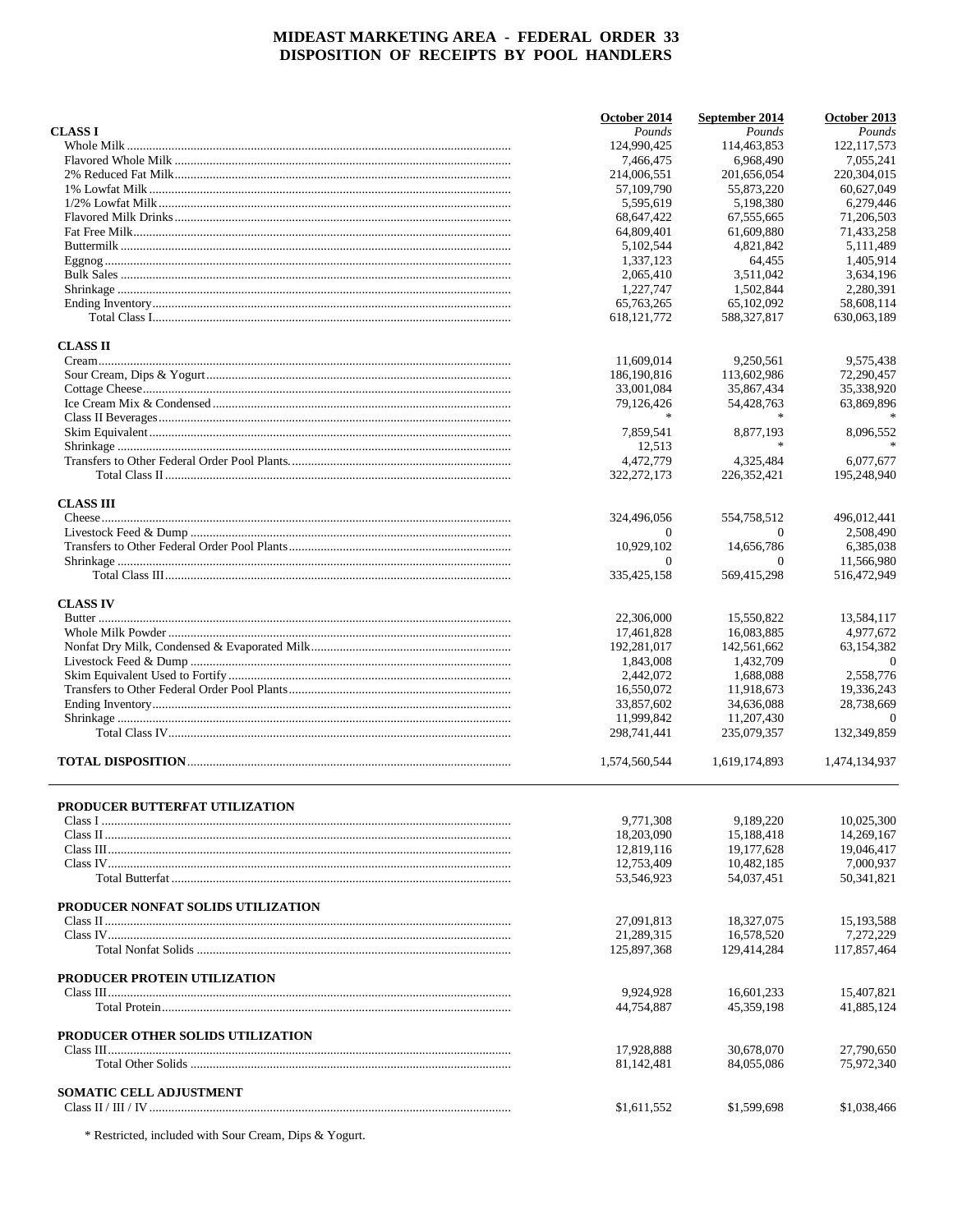|                                     | November 2014           | October 2014            | November 2013             |
|-------------------------------------|-------------------------|-------------------------|---------------------------|
| <b>CLASS I</b>                      | Pounds                  | Pounds                  | Pounds                    |
|                                     | 122,333,814             | 124,990,425             | 122,229,158               |
|                                     | 6,605,610               | 7,466,475               | 6,532,958                 |
|                                     | 204,925,842             | 214,006,551             | 220,868,728               |
|                                     | 58,114,850              | 57,109,790              | 56,083,191                |
|                                     | 5,278,013               | 5.595.619               | 7,477,655                 |
|                                     | 55,866,674              | 68,647,422              | 61,642,742                |
|                                     | 62, 102, 124            | 64,809,401              | 69,047,270                |
|                                     | 5,178,790               | 5,102,544               | 5,209,808                 |
|                                     | 5,537,746               | 1,337,123               | 5,547,613                 |
|                                     | 1.976.103               | 2,065,410               | 916,015                   |
|                                     | 1.726.113               | 1.227.747               | 1,996,673                 |
|                                     | 61,725,364              | 65,763,265              | 61,014,259                |
|                                     | 591,371,043             | 618, 121, 772           | 618,566,070               |
| <b>CLASS II</b>                     |                         |                         |                           |
|                                     | 13,692,914              | 11,609,014              | 8,216,183                 |
|                                     | 151,070,677             | 186,190,816             | 63,337,663                |
|                                     | 31,408,657              | 33,001,084              | 28,946,914                |
|                                     | 72,863,201              | 79,126,426              | 47,212,480                |
|                                     | 家                       | 家                       |                           |
|                                     | 6,958,405               | 7,859,541               | 6,371,517                 |
|                                     | 17,899                  | 12,513                  |                           |
|                                     | 2,762,873               | 4.472.779               | 5,343,832                 |
|                                     |                         |                         | 159,428,589               |
|                                     | 278,774,626             | 322, 272, 173           |                           |
| <b>CLASS III</b>                    |                         |                         |                           |
|                                     | 394,520,697             | 324,496,056             | 484,993,634               |
|                                     | $\overline{0}$          | $\Omega$                | 1,761,742                 |
|                                     | 5.285.190               | 10,929,102              | 12,061,584                |
|                                     | $\theta$<br>399,805,887 | $\theta$<br>335,425,158 | 10,595,860<br>509,412,820 |
|                                     |                         |                         |                           |
| <b>CLASS IV</b>                     |                         |                         | 11,281,523                |
|                                     | 26,611,271              | 22,306,000              |                           |
|                                     | 15,612,231              | 17,461,828              | 7,265,439                 |
|                                     | 190,743,874             | 192,281,017             | 81,073,693                |
|                                     | 1,559,243               | 1,843,008               | $\theta$                  |
|                                     | 2,301,864               | 2,442,072               | 2,956,537                 |
|                                     | 8,919,767               | 16,550,072              | 17,396,438                |
|                                     | 58,602,296              | 33,857,602              | 34,944,985                |
|                                     | 12,789,713              | 11.999.842              | $\Omega$                  |
|                                     | 317,140,259             | 298,741,441             | 154,918,615               |
|                                     | 1,587,091,815           | 1,574,560,544           | 1,442,326,094             |
| PRODUCER BUTTERFAT UTILIZATION      |                         |                         |                           |
|                                     | 9,643,346               | 9,771,308               | 10,125,295                |
|                                     | 18,133,000              | 18,203,090              | 13,666,666                |
|                                     | 15,730,171              | 12,819,116              | 19,074,831                |
|                                     | 12,468,645              | 12,753,409              | 7,930,735                 |
|                                     | 55,975,162              | 53,546,923              | 50,797,527                |
| PRODUCER NONFAT SOLIDS UTILIZATION  |                         |                         |                           |
|                                     | 23,481,229              | 27,091,813              | 12,698,250                |
|                                     |                         |                         |                           |
|                                     | 24,140,223              | 21,289,315              | 10,321,285                |
|                                     | 129,140,522             | 125,897,368             | 117,042,589               |
| <b>PRODUCER PROTEIN UTILIZATION</b> |                         |                         |                           |
|                                     | 12,193,090              | 9,924,928               | 15,933,258                |
|                                     | 46,461,524              | 44,754,887              | 42,485,627                |
| PRODUCER OTHER SOLIDS UTILIZATION   |                         |                         |                           |
|                                     | 21,706,922              | 17,928,888              | 27,426,828                |
|                                     | 82,678,998              | 81, 142, 481            | 74,556,962                |
| <b>SOMATIC CELL ADJUSTMENT</b>      |                         |                         |                           |
|                                     | \$1,691,353             | \$1,611,552             | \$1,181,227               |
|                                     |                         |                         |                           |